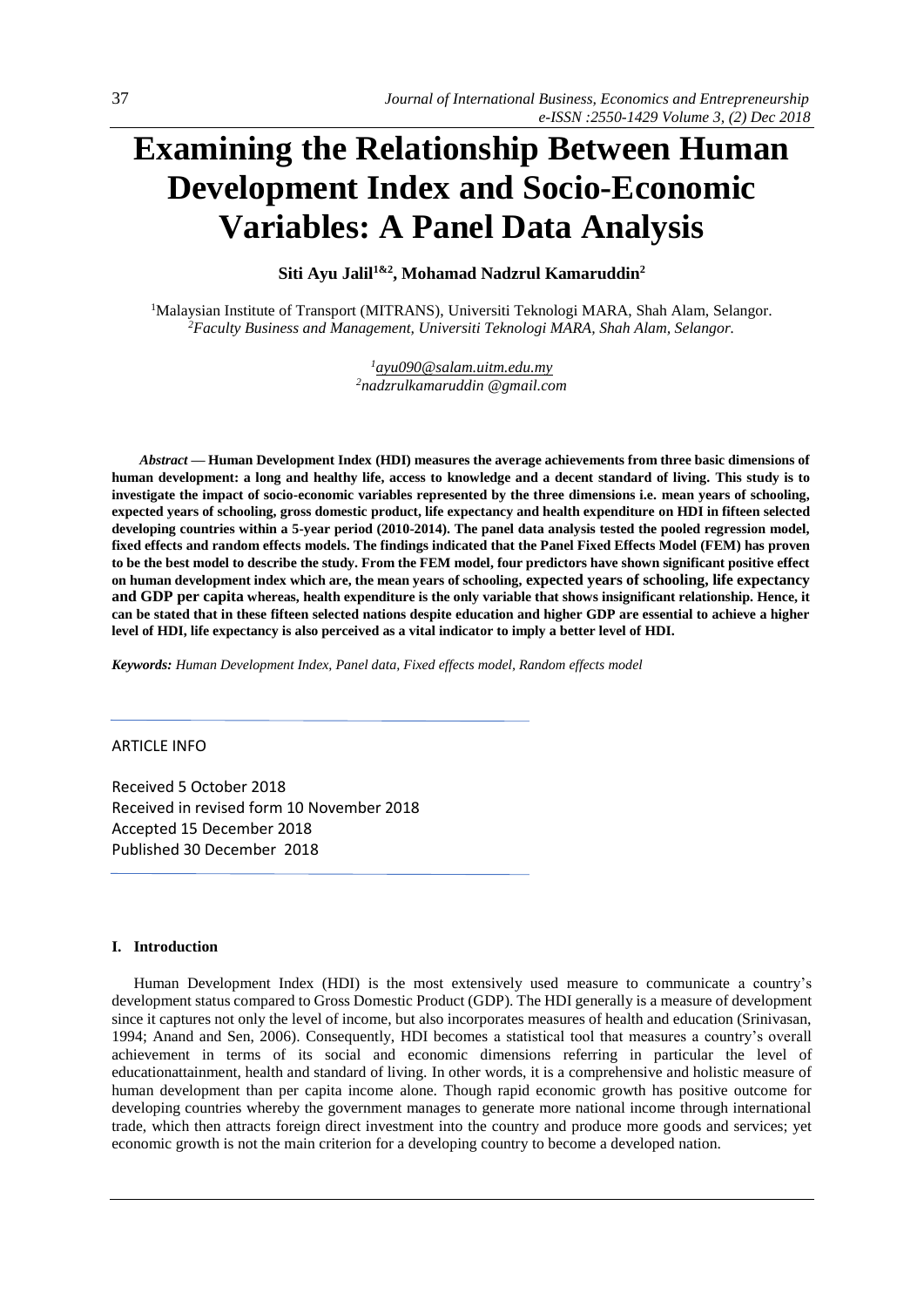Most developed countries have good education facilities and provide better health services to their citizen leading them to achieve a high score of HDI. However, majority of the developing countries focuses less spending on education facilities, consequently limit the poor to have access of their children's education (UNDP Turkey, 2011) and, they end up participating in the labor force instead to earn income for their family (Naeem, Shaukat, and Ahmed, 2011). Commonly, the developing countries only put emphasis on increasing economic growth while the development of socio economy holds less priority to the country's objectives. From the perspective of health dimension, developing countries relies heavily on the ability of the developed countries' researches to identify local, regional and national needs to improve their health outcome. Lack of build in-country health infrastructures for prevention, care and treatment hindered their capabilities to respond to health crises. Therefore, the need to support developing countries health challenges through in-country research capacity development could help to attain long term solutions to critical health needs.

Developing countries can be categorized under upper-middle income, middle income and lower middle income. Basically, from the standard of living perspective, the level of household income and cost of living are essential in ensuring their material well-being. It is believed a higher living standard means that a household would be having a better quality of life. In the case of these countries, inequality may arise when the income distribution is unbalanced which leads to huge gap between high and low-income earners. The increasing gap has led to the rise in the cost of living depressing those poor not only in rural but more significantly those living in urban area. Another main issue in these developing nations is overpopulated causing emerging of slum in urban areas to seek better job with lucrative income. Effort should be place on developing human capital so as to gain higher productivity and generate higher real income that able to cut the cost of living.

Therefore, the objectives of this study is to: i) analyze the relationship of factors i.e. mean years of schooling, expected years of schooling, gross domestic product, life expectancy and health expenditure on the level of HDI, ii) determine the significant factor or factors contributing to the level of HDI scores in fifteen (15) selected developing nations employing a panel data analysis and iii) identify the appropriate model that best explain the analysis.

#### **II. Literature Review**

In 1990 a Pakistani economist named Mahbub ul Haq has created HDI, which was then used by the United Nations Development Program (UNDP) to measure a country's development. It measures the achievement of a country via social and economic dimensions based on their people's health, their level of education attainment and their standard of living. It is seen as the best tool to keep track of the level of development of a country. Since that a number of studies were conducted to provide a more accurate measure of HDI. An existing study by Mazumdar (2003) in his paper "Measuring Human Wellbeing of the Countries: Achievement and Improvement Indices" made an attempt to look at the changing pattern of human well-being of the countries over the period of 1960 to 1994. He has come up with a comparison of the relative position of a country based on the overall achievement index and other composite indices that are used to measure human well-being such as weighted index, physical quality of life index and human development index.

Majority of the studies were carried out not only to investigate factors influencing HDI of a country but also focused on the techniques or methods used for analysis. For instance, Çaglayan-Akay and Van (2017) investigate factors that influence the level of economic development in 130 countries by using Bayesian ordered probit model. In their study, seven selected independent variables such as internet users, rural population, gross domestic product (GDP), life expectancy at birth, health expenditure, and share of expected years of schooling are used to investigate the impact of these variables towards the HDI. Different results were found in both short term and long term periods. For short term period, the variable that had affected the HDI positively are all those selected independent variables. However, in the long term, it is found that only GDP, health expenditure, the share of expected years of schooling and internet users have positive impact towards the HDI while life expectancy at birth and rural population showed a contrary result. Thus, it can be concluded that, HDI is a long term indicator for the country to measure the growth of the society in terms of education, health and standard of living. The result has shown that the expected years of schooling is one of the selected variables that have positive impact for both short and long run periods towards HDI.

Besides, Singariya (2014) supports Çaglayan-Akay and Van (2017) findings since she found countries with high HDI scores will concentrate more on these four determinants (GDP per capita, expected years of schooling, labor participation rate, and life expectancy at birth). According to Uteubayev (2016), majority of Eurasian Economic Union (EEU) members displayed positive outcomes in the HDI dynamics over the past decade based on the achievements in education, no members of EEU has lower index from year 2005. A cross sectional study conducted by Grzech, Patel and Walker (2016) using data of 188 countries found that life expectancy and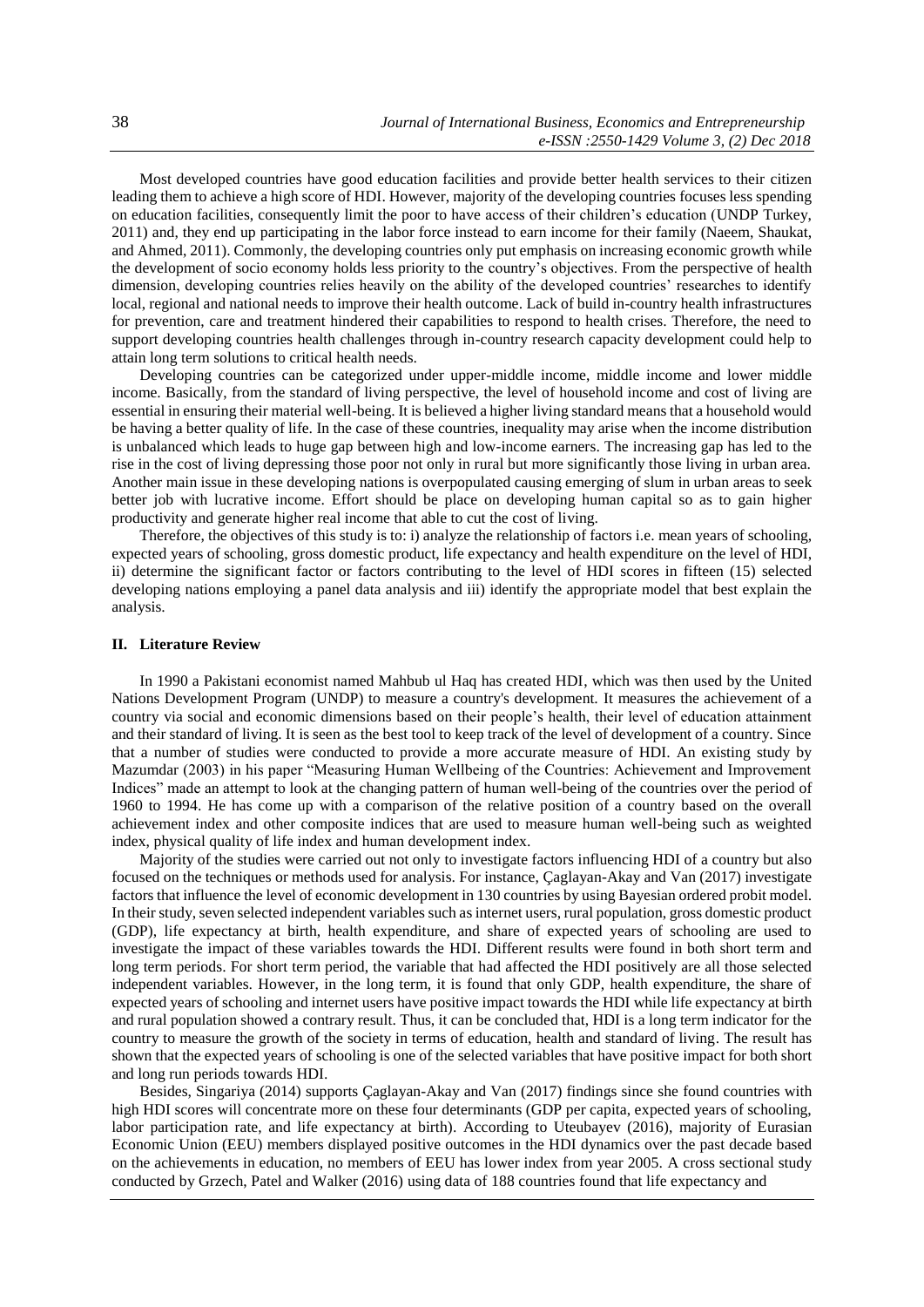education gives the most impact on HDI values implying these elements are the main contributors of HDI improvement. Shah (2016) has examined several socio and macroenomic variables such as GDP, life expectancy, literacy rate, Gini, fertility rate, CO<sub>2</sub> emission and inflation rate on HDI. He found all variables show significant effect on HDI whereby GDP, life expectancy and literacy rate portrayed a positive relationship whilst Gini, fertility rate, CO<sub>2</sub> emission and inflation rate portrayed a negative relationship. A more recent research by Arisman (2018) on ASEAN using fixed effects model showed population and per capita income growth do affect the HDI, however rate of inflation and unemployment do not have effect on HDI.

#### **III. Econometric Modelling**

This study investigates the relationship of the three dimensions of human development depicted as the socioeconomic variables on human development index. The selected socio-economic variables are mean years of schooling (LMYS), expected years of schooling (LEYS) represented as access to knowledge, life expectancy and health expenditure (LLE) signify long and healthy life, whilst gross domestic product (LGDP) per capita (LHEX) to present a decent standard of living. The econometric modeling is presented as follows:

$$
LHDI_{it} = \beta_1 + \beta_2 LMYS_{it} + \beta_3 L EYS_{it} + \beta_4 LLE_{it} + \beta_5 LGDP_{it} + \beta_6 L HEX_{it} + \varepsilon_{it}
$$
 (1)

where  $\alpha$  is the intercept,  $\beta_1$ ,  $\beta_2$ ,  $\beta_3$ ,  $\beta_4$ ,  $\beta_5$  and  $\beta_6$  are the coefficients of the model, and *L* refers to the natural log of each variables whereas  $\mu$  is the error term. On the other hand, *i* refers to individual entity and *t* is time period. These variables are assumed to be strictly exogenous where each does not depend on the current, composite error term,  $\varepsilon_{it}$ . Besides, it also assumed that the error term is normally distributed with  $(0, \sim \sigma_{\varepsilon}^2)$  with zero mean and constant variance. It simply means the characteristics of the explanatory variables at any time period the error term will have zero expectation.

Based on equation (1), this study applies the short-panel balanced data for fifteen countries with a limited five-year period. Using the three competing econometric formulations namely pooled model, random effect model and fixed effect model would provide more information, more variability, more robust analysis and efficiency among the changes in the variables over time. Pooled Regression method can be applied when the groups to be pooled are assumed to be similar or homogenous. In other words, the regression analysis assumed both intercept and slope are the same across units and time thus, the estimation equation is:

$$
LHDI_{it} = \beta_1 + \beta_2 LMYS_{it} + \beta_3 LEYS_{it} + \beta_4 LLE_{it} + \beta_5 LGDP_{it} + \beta_6 LHEX_{it} + \varepsilon_{it}
$$
 (2)

However, within the context of panel data, two kinds of variation are identified i.e. between cross-section units and within time-series units. Between variance refers to the variability across the unit of observations or cross sectional variations whereas within variance captures how much the overall variance is due to variability within economic units i.e. the time series variations. These variations can be detected with the random and fixed effect models. Basically, both econometric models merely allow heterogeneity or individuality among the countries by allowing them to have its own intercept value, while restricting the slope to be homogenous. To accommodate such heterogeneity, the error term  $\varepsilon_{it}$ , is decomposed into two independent components:

$$
\varepsilon_{it} = \lambda_i + \mu_{it} \tag{3}
$$

 $\lambda_i$  is termed as individual specific effect meaning each nation may have a unique characteristic such as in this case different education system or even years of schooling as well as health system . On the other hand,  $\mu_{it}$  is a normal error term denoting the remainder disturbance. Hence, the random effects' equation would be:

$$
LHDI_{it} = \beta_1 + \beta_2 LMYS_{it} + \beta_3 LEYS_{it} + \beta_4 LLE_{it} + \beta_5 LGDP_{it} + \beta_6 LHEX_{it} + \lambda_i + \mu_{it}
$$
(4)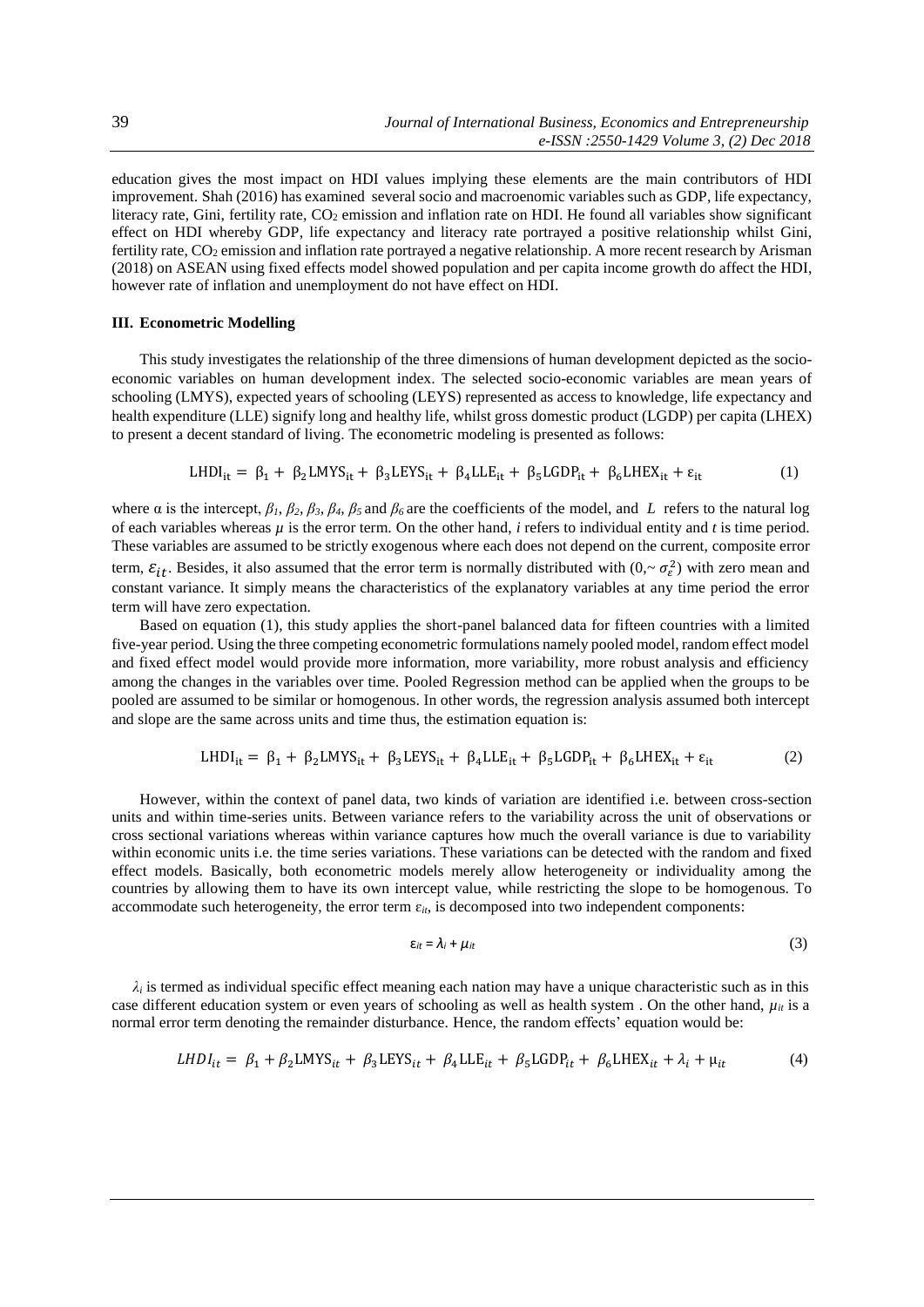Where  $\lambda_i$  becomes part of the error term and observations is representative of a sample rather than the whole population. To compute the analysis, a crucial assumption to assume in order to ensure consistency is  $E(x_{ki},\lambda_i)$ 0 for all *k*, *t*, *i* depicting that  $\lambda_i$  is uncorrelated with  $x_i$  i.e. the regressors. It means the individual specific constant terms are randomly distributed across cross-sectional units.

On one hand, the fixed effect model assumes each individual specific effect to have intercepts that may vary across countries. In econometric terms it is when Cov  $(\lambda_i x_{ii}) \neq 0$  or  $\lambda_i$  is correlated with  $x_{ii}$  meaning it relies on the time series variations but is the most flexible in that it allows endogeneity of regressors. Hence, the equation is:

 $LHDI_{it} = (\beta_1 + \lambda_i) + \beta_2 LMYS_{it} + \beta_3 L EYS_{it} + \beta_4 LLE_{it} + \beta_5 LGDP_{it} + \beta_6 L HEX_{it} + \mu_{it}$  (5)

(β<sup>1</sup> +λi) means *λ* becomes part of constant but still varies by individual units.

The appropriate test to discriminate between the pooled model and the random effect model is to utilize the Breusch-Pagan Lagrangian Multiplier (BP-LM) test. The hypothesis for the test is:

$$
H_0: \sigma^2 \lambda = 0 \text{ versus } H_A: \sigma^2 \lambda > 0 \tag{6}
$$

Thus, if the level of significance below than 0.05, it means that the proper model that be used for this regression is Random Effect Model and if the result shows that the level of significance is above 0.05, it indicates that the model that be used for this regression is the Pooled Model.

On one part, the Hausman test is conducted to evaluate the consistency of an estimator when compared to an alternative, less efficient, estimator which is already known to be consistent. This test is to determine whether the fixed effect or random effect regression model that appropriately explains this research. The statistical test would be based on the hypothesis:

H<sub>0</sub>: Cov(
$$
\lambda_i x_{ii}
$$
) = 0 (Random) versus H<sub>A</sub>: Cov( $\lambda_i x_{ii}$ )  $\neq$  0 (Fixed) (7)

If there is significant result the level of significance should be less than 0.05, it implies that fixed effects model is an appropriate explanation for the analysis. However, if it is insignificant the level of significance is above 0.05, it indicates that the random effect model would be best when analyzing the model.

#### *Sources of Data*

Data gathering involves only fifteen selected developing countries that were chosen based on the availability of data collected from the period of 2010 to 2014. The countries are Albania, Algeria, Bahamas, Brazil, Bulgaria, Ecuador, Iran, Malaysia, Mauritius, Mexico, Panama, Romania, Serbia, Thailand and. These data were gathered from the Human Development Data and World Bank 2017. Since each data has different unit of measurement, the data were converted into double linear log in order to minimize and standardize the gap values of each variable so that it is easier to interpret and provide a reliable empirical analysis.

## **IV.Empirical Results and Discussion**

A preliminary analysis was conducted to test the normality distribution of the data and is shown in Table 1. The Jarque-Bera probability values fail to reject the null hypothesis of normal distribution, thus data of these variables meet the normal distribution criterion. However, data of LHDI and LMYS were negatively skewed.

| <b>LMYS</b><br><b>LGDP</b><br><b>LEYS</b><br><b>LHEX</b><br><b>LHDI</b><br><b>LLE</b><br>4.320953<br>25.32897<br>$-0.271628$<br>2.196885<br>2.634452<br>6.915763<br>Mean<br>$-0.267879$<br>25.09601<br>2.174752<br>4.317168<br>6.975529<br><b>Median</b><br>2.646175<br>2.388763<br>2.753661<br>4.356234<br>28.51614<br>7.505915<br><b>Maximum</b><br>$-0.225647$<br>22.79139<br>$-0.342490$<br>2.533697<br>4.290012<br>1.931521<br>6.166325<br><b>Minimum</b><br>0.015707<br>0.030794<br>0.139032<br>1.652603<br>0.356225<br>Std. Dev.<br>0.064147<br>$-0.078582$<br>$-0.329615$<br>0.024343<br>0.492477<br>0.206900<br>$-0.360190$<br><b>Skewness</b> |
|---------------------------------------------------------------------------------------------------------------------------------------------------------------------------------------------------------------------------------------------------------------------------------------------------------------------------------------------------------------------------------------------------------------------------------------------------------------------------------------------------------------------------------------------------------------------------------------------------------------------------------------------------------|
|                                                                                                                                                                                                                                                                                                                                                                                                                                                                                                                                                                                                                                                         |
|                                                                                                                                                                                                                                                                                                                                                                                                                                                                                                                                                                                                                                                         |
|                                                                                                                                                                                                                                                                                                                                                                                                                                                                                                                                                                                                                                                         |
|                                                                                                                                                                                                                                                                                                                                                                                                                                                                                                                                                                                                                                                         |
|                                                                                                                                                                                                                                                                                                                                                                                                                                                                                                                                                                                                                                                         |
|                                                                                                                                                                                                                                                                                                                                                                                                                                                                                                                                                                                                                                                         |
|                                                                                                                                                                                                                                                                                                                                                                                                                                                                                                                                                                                                                                                         |
| 2.373516<br>1.889887<br>2.110103<br>2.046568<br>1.742909<br>2.286606<br><b>Kurtosis</b>                                                                                                                                                                                                                                                                                                                                                                                                                                                                                                                                                                 |
| 4.198805<br>3.858507<br>4.258172<br>3.009834<br>3.212123<br>Jarque-Bera<br>5.015560                                                                                                                                                                                                                                                                                                                                                                                                                                                                                                                                                                     |
| <b>Probability</b><br>0.122530<br>0.081449<br>0.145257<br>0.118946<br>0.222036<br>0.200676                                                                                                                                                                                                                                                                                                                                                                                                                                                                                                                                                              |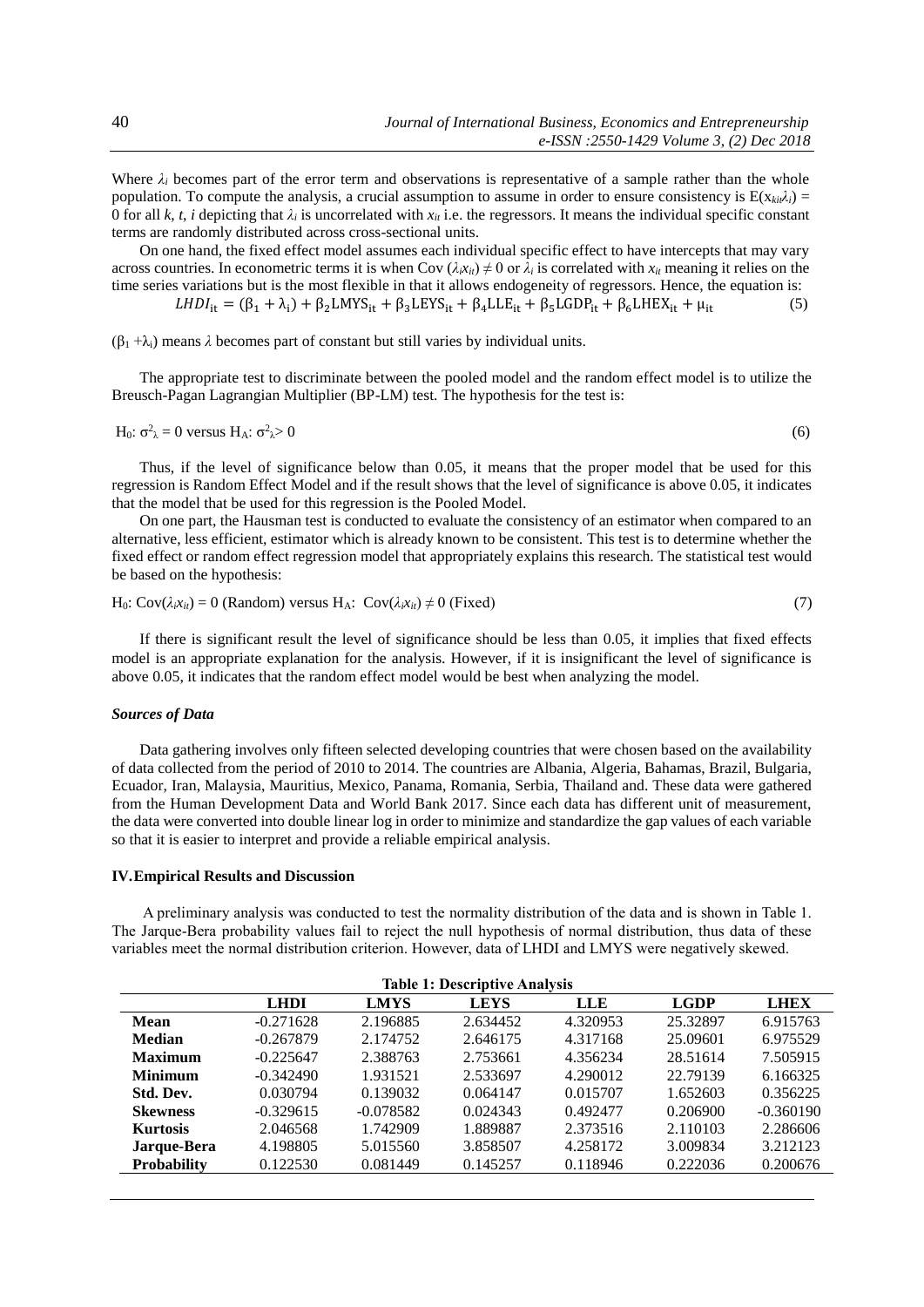Table 2 shows most of the selected variable correlations score less than 0.60 meaning the variables portray a rather weak relationship. For instance LMYS and LEYS depict a weak negative relationship stating a value of - 0.118 whilst LMYS and LLE score +0.0185 having a weak but positive relationship. The highest score stated is - 0.5243 between LMYS and LGDP.

|             | <b>Table 2: Correlation Analysis between Economic Variables</b> |             |             |             |             |  |
|-------------|-----------------------------------------------------------------|-------------|-------------|-------------|-------------|--|
|             | <b>LMYS</b>                                                     | <b>LEYS</b> | LLE         | <b>LGDP</b> | <b>LHEX</b> |  |
| <b>LMYS</b> | 1.000000                                                        | $-0.118022$ | 0.018501    | $-0.524286$ | 0.374782    |  |
| <b>LEYS</b> | $-0.118022$                                                     | 1.000000    | $-0.102311$ | 0.026920    | 0.052558    |  |
| LLE         | 0.018501                                                        | $-0.102311$ | 1.000000    | $-0.181385$ | 0.120080    |  |
| <b>LGDP</b> | $-0.524286$                                                     | 0.026920    | $-0.181385$ | 1.000000    | $-0.069677$ |  |
| <b>LHEX</b> | 0.374782                                                        | 0.052558    | 0.120080    | $-0.069677$ | 1.000000    |  |

Next, the key analysis of this study is presented in Table 3 explains the results of three panel regression model which is pooled model, fixed effects model and random effects model. In addition, the table also indicates the significant economic variables that affect the human development index in the developing countries. The purpose of combining all models into a single table is to provide a better picture of the relationship and to identify the significant variables. Nevertheless, the discussion of selecting the specific relevant model to be used in this research will be explained once the Hausman test and Breusch Pagan Lagrange Multiplier test are conducted, respectively.

| Model                              | <b>Pooled Model</b> | <b>Fixed Effects Model</b><br>(FEM) | <b>Random Effects Model</b><br>(REM) |
|------------------------------------|---------------------|-------------------------------------|--------------------------------------|
| B <sub>1</sub>                     | $-1.961985$         | $-3.86504$                          | $-3.12018$                           |
| $\beta_2$ LMYS                     | 0.166664            | 0.122547                            | 0.157341                             |
|                                    | $(0.0000)$ ***      | $(0.0000)$ ***                      | $(0.0000)$ ***                       |
| $\beta_3$ LEYS                     | 0.136170            | 0.195129                            | 0.172969                             |
|                                    | $(0.0000)$ ***      | $(0.0000)$ ***                      | $(0.0000)$ ***                       |
| $\beta$ 4 LLE                      | 0.172053            | 0.300596                            | 0.391541                             |
|                                    | $(0.0665)*$         | $(0.0000)$ ***                      | $(0.0000)$ ***                       |
| $\beta$ <sub>5</sub> LGDP          | 0.001102            | 0.059240                            | 0.009478                             |
|                                    | (0.2887)            | $(0.0000)$ ***                      | $(0.0000)$ ***                       |
| $\beta$ <sub>6</sub> LHEX          | 0.028072            | 0.001560                            | 0.016676                             |
|                                    | $(0.0000)$ ***      | (0.5319)                            | $(0.0000)$ ***                       |
| <b>R-squared</b>                   | 0.859663            | 0.998909                            | 0.970250                             |
| <b>Prob</b> ( <b>F</b> -statistic) | 0.000000            | 0.000000                            | 0.000000                             |

# **Table 3: Panel Regression Model of Pooled Model, FEM and REM**

*Note: \*\*\* Significant at the 1% level, \*\* Significant at the 5% level, \* Significant at the 10% level*

The pooled regression analysis results in Table 3 indicate that the coefficient of determination  $R^2$  for this model is 0.86 whereby approximately 86 per cent of the systematic variation in the dependent variable that been explained by changes in the independent variables. The model is a good fit since there is only 14 per cent of the systematic variation in LHDI for developing countries do not explain by the model. The *p* value of *F*-statistic is significant at 1 per cent level of significance indicating the overall model is acceptable. The equation for this model is:

 $LHDI_{it} = -1.962 + 0.167 LMYS_{it} + 0.136 LEYS_{it} + 0.17 LLE_{it} + 0.001 LGDP_{it} + 0.028 LHEX_{it} + \varepsilon_{it}$  (8)

Three explanatory variables namely LMYS, LEYS and LHEX were statistically significant at 1 per cent level of significance implying that these variables have effect on LHDI. LLE is the only variable that is significant at 10 per cent level of significance. However, surprisingly LGDP is statistically insignificant meaning economic growth has no effect on the human development index (LHDI).

The random effects model result displays that the overall study is acceptable whereby the *F*-statistical probability is significant at 1 per cent level of significance. Other than that, the value of  $R^2$  (0.970250) reveals that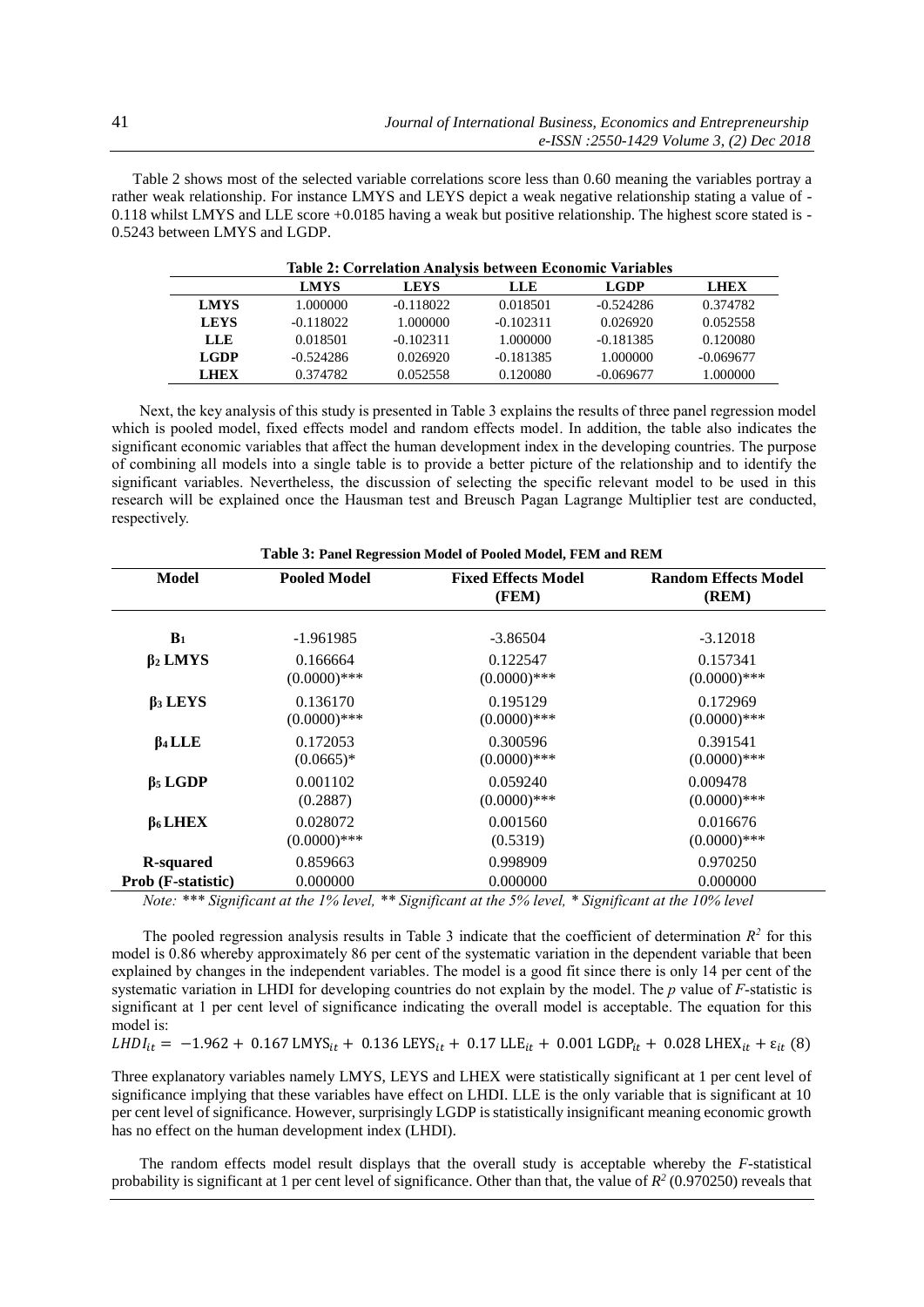about 97 per cent of the systematic variable of LHDI has been explained by the changes in the explanatory variables indicating the model is sufficient and only 3 per cent of the systematic variation in the LHDI does not explain by the error term. All selected variables are statistically significant at 1 per cent level of significance besides showing a positive relationship with LHDI. In other words, the variables portray a direct impact towards the LHDI. The equation of the model is:

 $LHDI_{it} = -3.120 + 0.157LMYS_{it} + 0.173LEYS_{it} + 0.392LLE_{it} + 0.009LGDP_{it} + 0.0167LHEX_{it} + \mu_{it} (9)$ 

The fixed effects model analysis results indicate that the relationship between economic variables and HDI are positive, and have significant impact towards HDI. In addition, the *F*-statistics probability value is statistically significant at 1 per cent level of significance implying the model is acceptable. Although four predictors i.e. LMYS, LEYS, LLE and LGDP are significant, LHEX however has no significant effect on HDI. Hence, the equation can be shown as:

$$
LHDI_{it} = -3.865 + 0.123 \text{LMYS}_{it} + 0.195 \text{LEYS}_{it} + 0.301 \text{LLE}_{it} + 0.0592 \text{LGDP}_{it} + 0.002 \text{LHEX}_{it} + \mu_{it} (10)
$$

The next section of discussion is to choose which model that explains the best for the analysis. Two statistical tests were conducted i.e. the Breusch-Pagan LM Test to choose between pooled OLS versus random effects model. Whilst the Hausman Test will be conducted to determine either FEM or REM is more appropriate for this study. Applying each technique of testing, Table 4 reveals the results for the two tests.

| <b>Table 4: Statistical Tests among the Models</b> |  |  |  |  |
|----------------------------------------------------|--|--|--|--|
|----------------------------------------------------|--|--|--|--|

|                       | Pooled OLS<br>versus<br><b>Random Effect</b> | <b>Random Effect</b><br>versus Fixed<br><b>Effect</b> | <b>Selection</b> |
|-----------------------|----------------------------------------------|-------------------------------------------------------|------------------|
| Breusch-Pagan LM Test | 136.3157***                                  |                                                       | Random           |
| Hausman Test          |                                              | $106.0716***$                                         | Fixed            |

*Note: \*\*\*1% level of significance; \*\*5% level of significance*

Table 4 illustrates the results of the statistical test among the models of which the Lagrangian Multiplier test is significant at 1% level of significance; hence rejecting the null hypothesis revealing a strong evidence to retain country specific effects. Due to this, the random effect model was chosen to be appropriate description then the pooled OLS. To decide between fixed or random effects model, the Hausman test is conducted. Table 4 depicts that the null hypothesis fails to be rejected which means the country specific effects are not correlated with the regressors. Thus, the random effects estimator is inconsistent implying that it is not the appropriate model to explain this analysis. Consequently, the suitable empirical model to be applied for this study is Panel Fixed Effects Model. Accordingly, it also implies that LMYS, LEYS, LLE and LGDP are statistically significant and have impact on LHDI whereas LHEX is insignificant and eventually has no impact on LHDI.

Since the Fixed Effects Model is the best model to describe the analysis, the four predictors that have a direct relationship with Human Development Index can be interpreted in such a way that an increase in any of the variables will lead to an increase in HDI. For instance an increase in the mean years of schooling will lead to an increase in the Human Development Index (Schmidt, Moraes, & Migon, 2015).

#### **V. Conclusion**

This research chooses fifteen developing countries which are selected through the World Bank and United Nations Development Program with annual data frequency from 2010 to 2014. Based on the results, the Panel Fixed Effects Model has proven to be the best model to describe the study. From the FEM model, four predictors have shown a significant positive effect on human development index. First, the mean years of schooling has shown a direct significant relationship with HDI verifying that for developing countries to improve their HDI is through providing sufficient facilities for their education system. This was also supported by several empirical findings which is Psacharopoulos & Arriagada (1986) and Arbak (2012).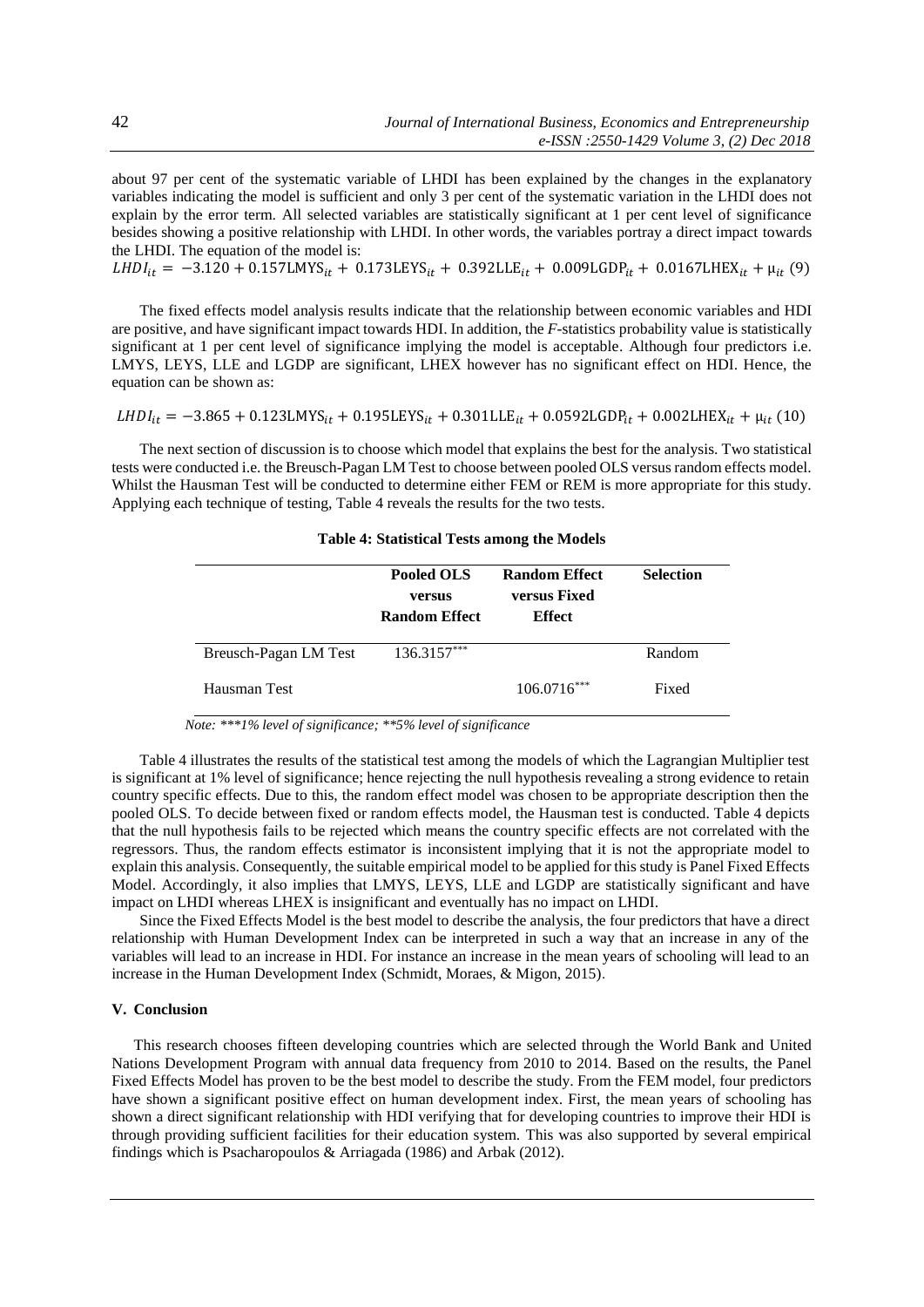Second, similarly in every increase of 1per cent of the expected years of schooling, the index of the LHDI will increase by 0.195 per cent. It can be claimed that for developing countries longer years of schooling can result with better workforce leading to higher productivity as compared to individuals with lesser period of schooling (Psacharopoulos & Arriagada, 1986). Another essential issue to consider is the investment on education or commonly known as investment in human capital that able to improve the skill formation and raises the ability of individuals to produce and work since it is closely connected with the economic development of a nation (Jabbar & Selvaratnam, 2017).

Third, GDP or economic growth has correspondingly shown a positive significant relationship with HDI meaning that the increment of the gross domestic product leads to positive impact on the LHDI (Bintang , Ismail & Indra, 2015). This result has been supported as well by studies conducted by Shome & Tondon (2010) and Abraham & Ahmed (2011). Though GDP may imply a measure of material well-being of a nation, it can still be regarded as improving HDI due to society achieving a better standard of living. The final significant variable is life expectancy that has positive effect on HDI. Klugman (2011) stated life expectancy could be an indicator of a long and healthy life suggesting that people in developing countries see it as an essential predictor to achieve a higher HDI. This finding is also supported by Connolly, Leoz, Gorospe, & Sebastian (2014), Naik & Selvarajan, (2016), and Çaglayan Akay & Van (2017).

However, health expenditure is the only independent variable that shows insignificant direct relationship with HDI. Most developing countries have difficulty to manage proper financial spending on the public's health expenditure due to insufficient budget allocated for health care (World Bank, 2005). Even if there is sufficient budget allocated for health care, a critical issue that of concerned is the access to health care especially for the poor. In fact education is still the best option to promote health among the people.

In conclusion, socioeconomic policies that are appropriately focused on people's development will assist the country to achieve a high score of HDI. Though income reflects the basic needs people acquire for food and shelter, from the view of HDI concept, it is merely seen as an instrument that focuses on materialistic development. In the context of this study, it is thus necessary for policymakers from these fifteen developing countries to implement policies as according to their nation's requirement. HDI can be of useful to discuss and finalize policy choices between nations with approximately identical GDP.

#### **References**

- Abraham, T. W., & Ahmed, U. A. (2011). Economic Growth and Human Development Index in Nigeria: An Error Correction Model Approach. *International Journal of Administration and Development Studies, University of Maiduguri, Nigeria*, *Vol. 2(1)*, 239 – 254.
- Anand, S. and Sen, A. (2000): The Income Component of the Human Development Index. *Journal of Human Development*, *Vol. 1(1)*, 83-106.
- Arbak, E. (2012). Measuring Returns to Education and Human Capital in the Southern Mediterranean. MEDPRO Technical Report.
- Arisman, A. (2018). Determinant of human development index in ASEAN countries. *Jurnal Ilmu Ekonomi*, 113 - 122.
- Bintang, M., Ismail, N., & Indra. (2015). Determinan Indeks Pembangunan Manusia: Analisa Pendekatan Maqasid Syariah Al-Ghazali: Studi Kasus: Negara-negara OKI (Determinant of Human Development Index Based on Al-Ghazaly Maqashid Shariah Approach: Case in OIC Countries). *Hamka's Wealth Management from Tasawwuf Perspective, Eksyar*, 512-534.
- Çağlayan-Akay, E., & Van, M. H. (2017). Determinants of the Levels of Development based on the Human Development Index: Bayesian ordered probit model. *International Journal of Economics and Financial Issue*, 425-431.
- Connolly, A. T., Leoz, C. M., Gorospe, M., & Sebastian, M. (2014). Determinants Of Having A High Human Development Index : A qualitative analysis on human development of countries all over the world. *Academia Edu*, 1-29.
- Grzech, A., Patel, K., & Walker, J. (2016). A CrossCountry Analysis: the Effect of Income, Life Expectancy, and Education on the Human Development Index. Georgia Institute of Technology.
- Jabbar, A. N. & Selvaratnam, P. D. (2017). Analysis of the Determinants of Education Expenditures in Malaysia *Journal of International Business, Economics and Entrepreneurship, Vol 2(1)*, 1-10.
- Lengfelder, C. (2016). Policies for Human Development: Background Paper. Human Development Report. United Nation Development Programme. Retrieve from http://hdr.undp.org/sites/default/files/lengfelder\_- \_policies\_for\_human\_development.pdf